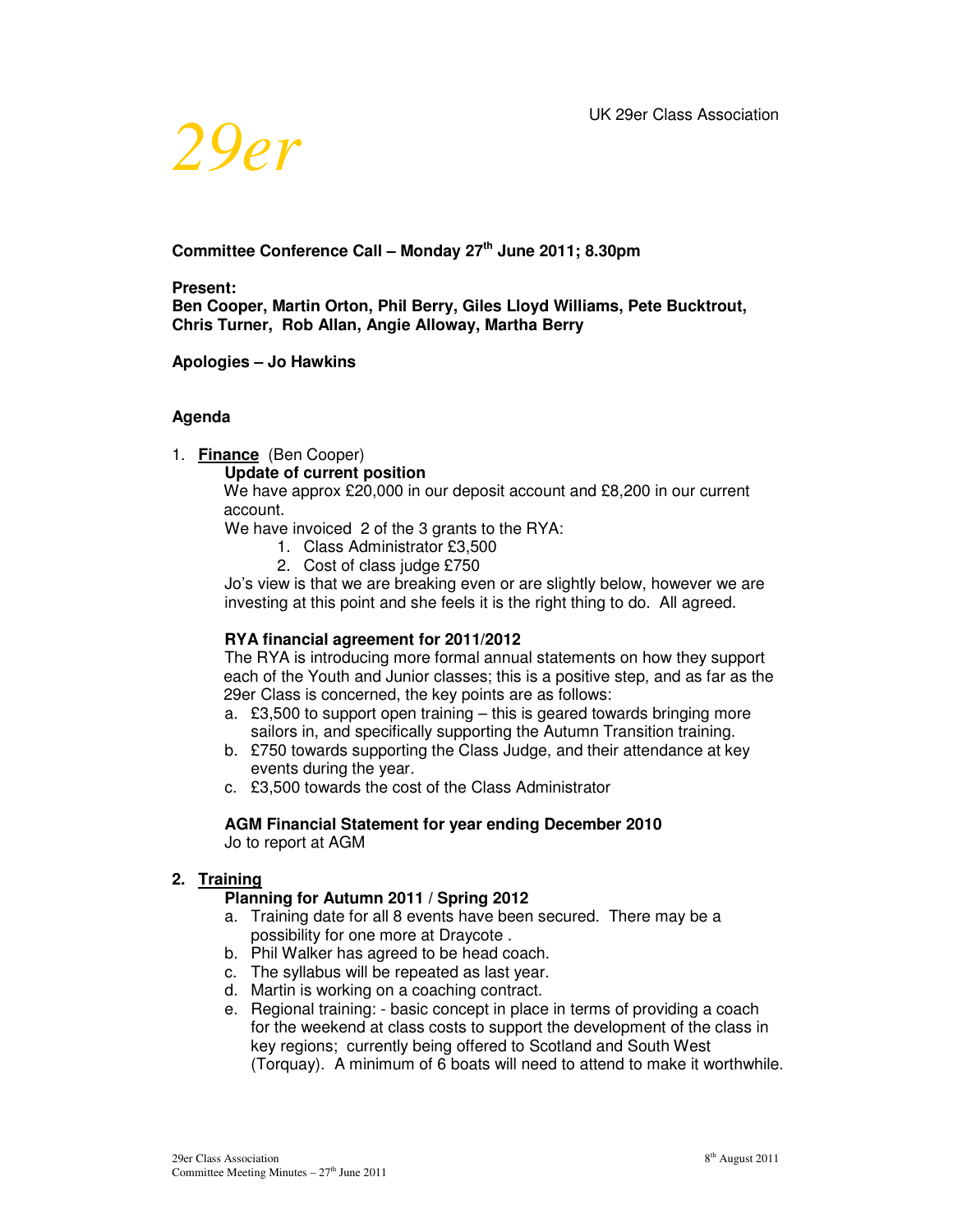# **3. Sailing**

**2011 GP Events etc:** are all confirmed, and planning is underway;

**2011 Nationals** – see below.

## **2012 Calendar:** progressing:

- a. Rutland is booked,
- b. Hayling is booked for the 1st week in October,
- c. the Nationals are confirmed for Restronguet (Cornwall), but there are possible issues with the planned dates for the last week in August due to school terms starting in some counties; *Since rearranged with host club for 18th to 24th August 2012.*

#### **2011 Europeans**

a. All plans in place, 19 British boats entered, and four RIB's being taken to support all the British entries (Total of around 165 entered.

## **4. Nationals**

Almost all planning is complete, being done by Ben, Martha and Adrian Peach; introducing an event booklet for the first time (at no cost to the class).

- a. Need to confirm arrangements for Measurement; Since confirmed with Arthur Allen for Sunday 14th August.
- b. Several new trophies are being introduced, plus two additional trophies being donated:
	- i. One from Ovington Chris Turner
	- ii. One from G. Lloyd Williams
- c. Socials all booked / ticket prices fixed.
- d. Plan to run a raffle at the BBQ evening, with first prize being a new Jib.

# **5. AGM**

- a. Agenda published
	- i. Reports required from Treasurer (Jo Hawkins), and Training Officer (Martin Orton); Chairman will cover off racing etc.
- b. Proposal on Membership subscriptions for 2012, in line with new constitution:
	- i. Individual Adult Full member £32.50
	- ii. Individual Youth Full member £32.50
	- iii. Individual Student Full member 22.50
	- iv. Family Full member £45.00
	- v. Temporary membership retain at £10 as before.

All committee members agreed that these rates seemed reasonable, especially given that membership rates have not changed for two years at least.

These need to be presented at the AGM for approval.

- c. Resolutions (as now catered for in the new constitution:
	- i. Honorary Class Membership for any ex UK 29er class member who subsequently represents GBR at an Olympic Games or Paralympic Games;
	- ii. Guidance on minimum and maximum wind speeds for racing.

All agreed in general with both these proposals, which need to be presented at the AGM for approval.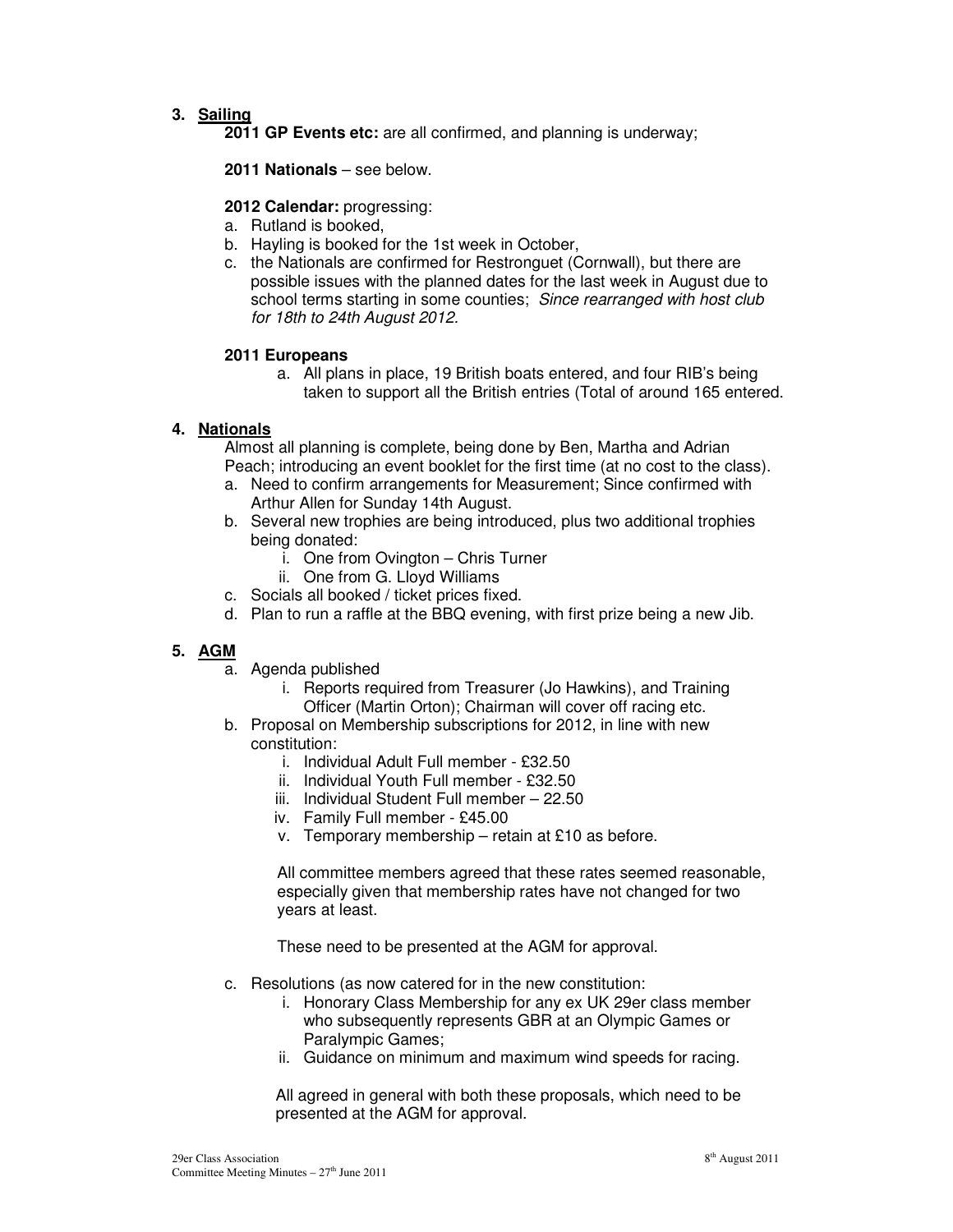d. 2011/12 Committee Election

In line with new constitution, nominations for committee positions are now being sought; details as follows:

*Officers of the Association:* 

- Chairman: Ben Cooper willing to be nominated;
- Vice Chair:
- Treasurer: Jo Hawkins willing to be nominated;
- Sailing Secretary: TBC; Giles Lloyd Williams standing down;
- Training Officer: TBC; Martin Orton wishing to stand down;
- Safety Officer: Phil Berry willing to be nominated;
- General Secretary: Angie Alloway willing to be nominated;
- Marketing Officer: Rob Allan willing to be nominated;

## *General Committee members:*

- Martin Orton willing to be nominated
- Pete Bucktrout willing to be nominated
- More nominations being sought
- Sailor Reps: Nominations being sought

**ACTION:** *Ben Cooper to circulate template role descriptions for individuals to use to write initial draft role descriptions.* 

### **6. PR/Marketing**

- a. Rob has been writing reports after all the events and posting on website, Y & Y etc.
- b. He is willing to help with pre-event things such as sending emails out to all encouraging them to the events and maybe to sign up for Nationals.
- c. Ben would like to see on the water videos and some high quality photographs. To be discussed at Pwhelli.

**ACTION:** *Discussion on development of video and photo resources carried over – suggest maybe a discussion at Torquay?* 

#### **7. Junior Class Liaison**

Everyone loves the try a 29er day. We will try and keep this going and Chris Turner is happy to keep supplying the boats for this. Angie will be addressing the North and South issues.

#### **8. Rib/Safety**

- a. Ben / Phil advised everyone on the situation regarding our ET RIB, and the engine failure.
	- i. A new engine has now been sourced and fitted, with assistance from the RYA; the RYA have bought the old engine from us for spares, and the cost to the class is £3,000. This is significantly less than the cost of a new engine.
	- ii. Learnings from the incident mean that we must have an effective RIB 'Usage' Policy, giving all users appropriate guidance on how to use the engine, and what to do when engine "warnings" are